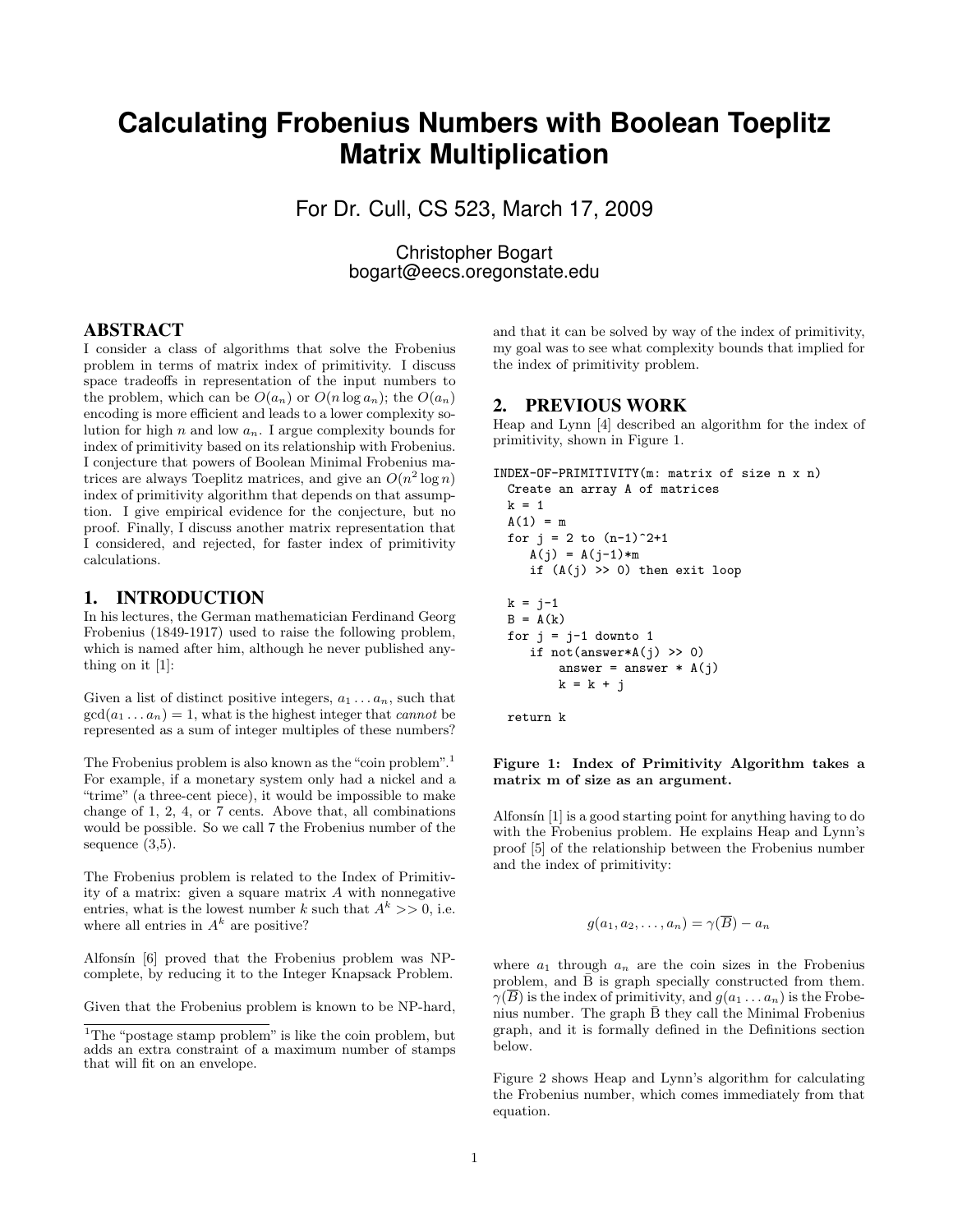CALC-FROBENIUS(A1,A2,...AN): CONSTRUCT A MINIMAL FROBENIUS MATRIX B from A1...AN GAMMA = INDEX-OF-PRIMITIVITY(B) RETURN GAMMA-AN

Figure 2: Heap and Lynn's Frobenius number algorithm

# 3. DEFINITIONS

I am using Alfonsín's notation [1] of  $g(a_1, a_2 ... a_n)$  as the Frobenius number of a list of integers, and  $\gamma(A)$  as the index of primitivity of a matrix A.

Given a list of integers  $a_1$  through  $a_n$ , I will use the term a Coin Matrix to be one whose entries are defined as:

$$
c_{i,j} = \begin{cases} 1 & \text{if } j - i = 1 \\ 1 & \text{if } j = 0 \text{ and } i = a_k \text{ for any } k, \\ 0 & \text{otherwise} \end{cases}
$$

For example, for the nickel-trime system  $(n = 2, a_1 = 3,$  $a_2 = 5$ , the coin matrix is:

$$
\begin{pmatrix} 0 & 1 & 0 & 0 & 0 \\ 0 & 0 & 1 & 0 & 0 \\ 1 & 0 & 0 & 1 & 0 \\ 0 & 0 & 0 & 0 & 1 \\ 1 & 0 & 0 & 0 & 0 \end{pmatrix}
$$

Notice that this is a special case of a transposed Leslie matrix [2]. The corresponding coin graph is:



I will use the term minimal Frobenius matrix to be one as described in [5] where:

$$
c_{i,j} = \begin{cases} 1 & \text{if } j - i = 1 \\ 1 & i - j = a_k - 1 \text{ for all } a_k \\ 0 & \text{otherwise} \end{cases}
$$

The minimal Frobenius matrix for (3,5) is:

| 0              |                  |                                               | $\overline{0}$ | 0              |
|----------------|------------------|-----------------------------------------------|----------------|----------------|
| $\check{0}$    | $\boldsymbol{0}$ | $\begin{smallmatrix}0\\1\\0\end{smallmatrix}$ | $\overline{0}$ | $\bar{0}$      |
|                | $\overline{0}$   |                                               |                | $\overline{0}$ |
| $\overline{0}$ |                  | $\frac{1}{0}$                                 | $\overline{0}$ |                |
|                | $\overline{0}$   |                                               | $\overline{0}$ |                |

Notice that the matrix is a Boolean Toeplitz matrix, and it

has all zeroes above the superdiagonal.

and the minimal Frobenius graph is:



# 4. ENCODING THE PROBLEM

Consider the most space-efficient data structure for representing a list of distinct positive integers. Assume the numbers  $a_1$  through  $a_n$  are sorted, so that  $a_n$  is the largest. We can represent this list in exactly  $a_n$  bits, by representing the whole list as a single string of  $a_n$  bits, where the  $i^{th}$ bit indicates whether  $i$  is in the list. So the (3,5) system would be represented as five bits: "00101". I will refer to this henceforth as bit-list encoding.

A more efficient representation might be to use  $k = \lceil \log_2 a_n \rceil$ , bits to represent each number. I will call this number-list encoding. But this is only more space efficient when the numbers are fairly sparse, specifically when

$$
k * n < a_n
$$
\n
$$
n < \frac{a_n}{\lceil \log_2 a_n \rceil}
$$

Our (3,5) problem would be represented as six bits, "011101", assuming we knew that each number would take exactly three bits.

So, for example, if  $a_n = 100$ , we need 7 bits to represent each number, and our whole list exceeds 100 bits if there are 15 or more numbers.

# 5. TIME COMPLEXITY BOUNDS

We would like to show that if the index of primitivity calculation is  $O(E)$ , that the Frobenius problem is subexponential in the number of bits used to express it. But what would that entail?

Algorithm 2 requires building an  $a_n \times a_n$  matrix. We have two options to consider: bit-list encoding and number-list encoding.

For number-list encoding, it takes  $b = \lceil \log_2 a_n \rceil$  bits to represent  $a_n$ . (The problem itself will take  $n\lceil \log_2 a_n \rceil$  to represent, but only the bits for  $a_n$  figure into the algorithm's space and time complexity). Creating a Boolean matrix from this number requires  $a_n \times a_n$  entries in the matrix, with one bit each. Since  $a_n = 2^b$ , it will take  $2^{b^2}$  or  $4^b$  bits to represent the matrix, and therefore at least  $O(4^b)$  time.

For large *n* relative to  $a_n$ , as mentioned before, it is more efficient to use bit-list encoding. If we do things this way,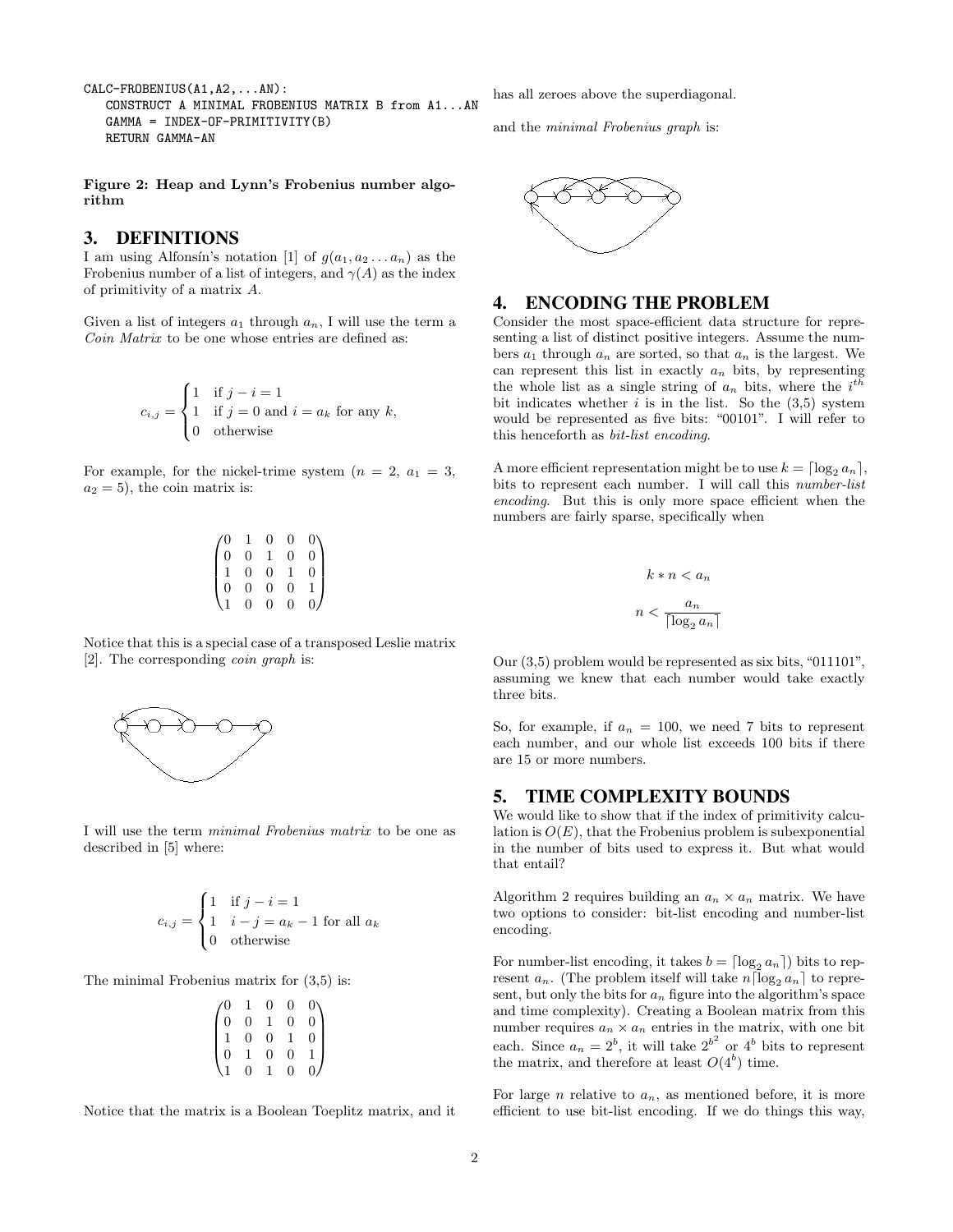there will be one graph node per bit, so the space and time will be  $O(b^2)$ .

Now suppose we had an  $O(E)$  algorithm for the index of primitivity of a Coin matrix. We know the number of edges in this Coin graph must be at least  $n$ , and less than  $2n$ , so  $O(E) = O(n)$ .

Of course with the number-list encoding, this speedy algorithm would not help: solving the problem would still take  $O(4^b + cb)$  time, no better asymptotically than  $O(4^b)$ . No matter how fast the index of primitivity algorithm is, it cannot get past the exponential hurdle in coding up the matrix. Because of this, the known NP-hard status of the Frobenius problem places no constraints on the complexity of index of primitivity.

However with the second coding scheme, the complexity of the index of primitivity the algorithm starts to matter. If it takes  $O(b^2)$  time to create the matrix, and  $O(b)$  time to calculate the index of primitivity, that puts us at  $O(b^2)$ .

Lamentably, we do not know of an  $O(E)$  algorithm for the index of primitivity. Heap and Lynn's algorithm in Figure 1 takes  $O(n^3 \log n)$ . Since the n here is the same as b in bit-list encoding, this part of the calculation dominates the complexity, and we have  $O(b^3 \log b)$ . Thus the Frobenius problem is not NP-hard under bit-list encoding.

## 6. USING TOEPLITZ MATRICES

A minimal Frobenius matrix is a Toeplitz matrix. Since a Toeplitz matrix has fewer degrees of freedom than an arbitrary matrix, there are algorithmic speedups available for operations on them.

Unfortunately the product of two Toeplitz matrices is not necessarily another Toeplitz matrix, and the square or power of a Toeplitz matrix may not be a Toeplitz matrix.

However, I conjecture that all integer powers of minimal Frobenius matrices are Toeplitz matrices. I have not been able to prove this, but by exhaustive software search, I have ruled out coin problems under  $n \leq 10$  and  $a_n \leq 10$  and exponents  $k \leq 30$ .

I have found some facts that would seem to bear on this issue, but they do not yet add up to a proof:

- Powers of Minimal Frobenius matrices are only "Toeplitz" in the Boolean sense: their zeroes all line up diagonally. The positive numbers are not the same along diagonals, but we do not care about the particular non-zero values for the purposes of index of primitivity calculations, and therefore for Frobenius calculation.
- Minimal Frobenius matrices have all zeroes above the upper superdiagonal, and from my experiments with various Toeplitz matrices, it appears to be the case that the Toeplitz matrices which are not closed under exponentiation, seem to be the ones that do not share this property.
- Circulant matrices are a sublass of Toeplitz matrix

that are known to be closed under multiplication, unlike Toeplitz matrices [3]. Minimal Frobenius matrices are not circulant, however. My intuition was that they would work just as well for the representation of the Frobenius problem, but it turned out not to be the case, at least without making any other modifications to the algorithm.

• Multiplying two Minimal Frobenius matrices does not necessarily result in a Toeplitz matrix. Multiplying two powers of a particular minimal Frobenius matrix, however, does seem to.

It is risky to build an algorithm based on an unproven conjecture, but using this technique as part of the algorithm to calculate Frobenius numbers for the large problems cited by Heap and Lynn [5] gives the same results. So the conjecture seems sound, if unproven.

The time benefits are clear from the algorithm in the figure below: two Minimal Frobenius matrices can be multiplied in  $O(n^2)$  time. Getting the index of primitivity takes  $O(\log n)$ matrix multiplications for an  $n \times n$  matrix, which means we can reduce the index of primitivity calculation down from  $O(n^3 \log n)$  to  $O(n^2 \log n)$ . Here is an algorithm for multiplying two minimal Frobenius matrices. It assumes they are stored as one-dimensional arrays indexed from  $-n$  to n:

#### MIN-FROB-MAT-MULT(A, B):

Create a new matrix C, with all entries=0 For R from 0 to N For I from 0 to N-1  $C(-R) = A(-I) * B(I-R)$ For R from 1 to N For I from 0 to N-1  $C(R) = A(R-I) * B(I)$ 

Return C

## Figure 3:  $O(n^2)$  Matrix multiplication algorithm for use in exponentiation of minimal Frobenius matrices

Turning this matrix multiplication algorithm into an index of primitivity algorithm follows by simply replacing the  $O(n^3)$  matrix multiply in Figure 1

Both loops execute in  $O(\log((n-1)^2+1)) = O(\log n^2) =$  $O(\log n)$ . If the matrix multiply takes  $O(n^3)$ , then the algorithm overall is  $O(n^3 \log n)$ .

However for the particular case of the Frobenius problem where we can use the more specialized matrix multiplication, the index of primitivity algorithm becomes  $O(n^2 \log n)$ . Put together with the construction of the matrix, we have either  $O(4^b \log 2^b) = O(b \ 4^b)$  for number-list encoding, or  $O(b^2 \log b)$  for bit-list encoding.

Another speedup is possible as well. Because these are boolean matrices, with no subtraction, we can short-circuit the dot product calculation in the center of the double loop,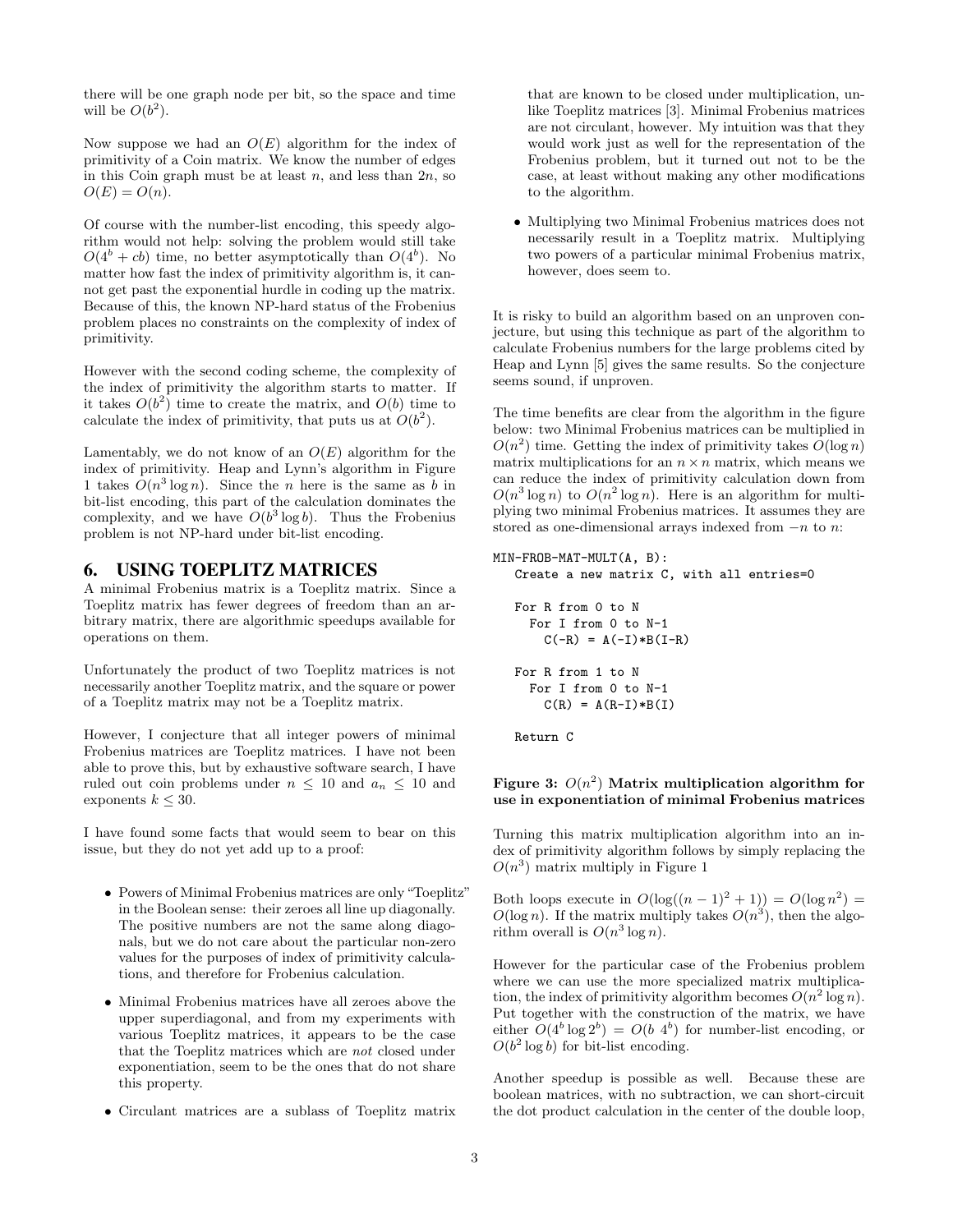as soon as we encounter a non-zero product. In the best case, this makes Toeplitz multiplication  $O(n)$ ; in the worst case, it does not save multiplications, but in fact adds comparisons. Assuming a boolean comparison is about the same cost as a boolean multiply, this only really doubles the cost, so there is no asymptotic harm. As I will show below, however, this speedup did not turn out to be of practical importance.

## 7. EMPIRICAL RESULTS

Table 1 is a speed comparison with the problems Heap and Lynn [5] tried their algorithm on. Because I have run this algorithm on faster hardware (the Heap and Lynn article is dated 1965), the column of interest is the Ratio, representing how much faster this calculation ran on my 2Ghz Intel MacBook than on their "English Electric-Leo KDF 9 computer". What the ratio column demonstrates is that the problems with larger maximum denominations also show a faster speedup, indicating that I have improved somewhat on their algorithm in terms of complexity.

| $\mathbf{n}$ | $\overline{\mathrm{Coins}}$ | g     | Heap/ | Bogart | Ratio |
|--------------|-----------------------------|-------|-------|--------|-------|
|              |                             |       | Lynn  |        |       |
|              |                             |       | $[5]$ |        |       |
| 4            | 140, 141, 144,              | 3919  | 102   | 8.93   | 11.4  |
|              | 145                         |       |       |        |       |
| 6            | 130, 135, 140,              | 1452  | 84    | 7.51   | 11.2  |
|              | 141, 144, 145               |       |       |        |       |
| 8            | 120, 125, 130,              | 883   | 78    | 6.05   | 12.9  |
|              | 135, 140, 142,              |       |       |        |       |
|              | 144, 145                    |       |       |        |       |
| 3            | 137, 251, 256               | 4948  | 348   | 22.11  | 15.7  |
| 10           | 239, 241, 251,              | 2866  | 390   | 27.43  | 14.2  |
|              | 257, 263, 269,              |       |       |        |       |
|              | 271, 277, 281,              |       |       |        |       |
|              | 283                         |       |       |        |       |
| 4            | 271, 277, 281,              | 13022 | 510   | 36.54  | 14.0  |
|              | 283                         |       |       |        |       |

Table 1: Runtimes (seconds) for various Frobenius problems: Common Lisp on a 2GHz MacBook vs. the "English Electric-Leo KDF 9". Column g is the Frobenius number

It is hard to compare the time complexity of index of primitivity for different problem sizes, since the number of calculations is highly problem-dependent. So in addition the table above, I decided to verify the time complexity of divideand-conquer matrix exponentiation using three tecnhiques below.

While taking advantage of the Toeplitz property of the matrices was helpful, the short-circuited dot products did not help dramatically. Figure 2 shows the results of running matrix exponentiations with each of the three algorithms. Since I was not doing anything to improve the number of matrix multiplications involved, the comparison is between the same power, but comparing between different sized matrices. I chose to raise them to the 511th power since this involves 16 matrix multiplications. The matrices were fairly sparse: they were constructed as minimal Frobenius graphs for two coins:  $(3,n)$  (which isn't a valid problem for 30, 60, and 90, but that should not affect the complexity of the exponentiation step).

| n   | power | Full  | Toeplitz | Toeplitz |
|-----|-------|-------|----------|----------|
|     |       |       | Short-   |          |
|     |       |       | cut      |          |
| 10  | 511   | .10   | .03      | .04      |
| 20  | 511   | .67   | .10      | .15      |
| 30  | 511   | 2.09  | .32      | .26      |
| 40  | 511   | 5.13  | .40      | .52      |
| 50  | 511   | 9.90  | .66      | .81      |
| 60  | 511   | 16.27 | 1.32     | .99      |
| 70  | 511   |       | 1.36     | 1.49     |
| 80  | 511   |       | 1.82     | 1.91     |
| 90  | 511   |       | 3.00     | 2.17     |
| 100 | 511   |       | 2.98     | 2.89     |

Table 2: Timing for matrix exponentiation with various algorithms. All require 16 matrix multiplications. "Full" uses a standard  $O(n^2)$  representation of a matrix; "Toeplitz" uses a 1-d matrix of size  $2n + 1$ to represent them, and "Toeplitz shortcut" cuts off dot product calculations as soon as a non-zero result is acheived.

Table 2 and Figure 4 show the results, and demonstrate that the short-cut technique hurts as often as it helps, at least in the cases I ran.

The linearity of the graph on a log-log scale demonstrates that both algorithms are polynomial in  $n$ .

The Full line has a slope here of  $(\log 16.27 - \log 0.1)/(\log 60$  $log 10$  = 2.8, implying a complexity of  $O(n^{2.8})$ ; a little less than the expected comlexity of  $O(n^3)$  for matrix multiplication.

The Toeplitz line has a slope of (log 2.89−log .04)/(log 100−  $log 10$  = 1.86 implying a complexity of  $O(n^{1.86})$ ; a little less than the expected complexity of  $O(n^2)$  for this algorithm.

The shortcut line is too irregular to extract a meaningful slope out of it, at least compared with the non-shortcut Toeplitz line.

# 8. RELATIONSHIP BETWEEN N AND  $G$

One factor that weighs in the choice of encoding scheme is the fact that perhaps the Frobenius problem is more difficult for smaller n. Given a highest coin denomination, the Frobenius number, g, generally varies inversely with the total number of denominations available, n.

One would hope that g strictly decreased as a function of n. This would give us some hope that by limiting the number of edges in the Frobenius graph, we could limit the size of g, and perhaps be able to find it faster. However this turns out not to be the case. I found counterexamples even for quite small problems. For example the  $n = 3$  problem of  $(7,6,3)$ has a Frobenius number of 11, but a smaller  $n = 2$  problem of (7,2), with the same highest coin, has a Frobenius number of only 5.

However, on the whole we can still say that small values of n make for more difficult Frobenius problems, and that therefore the number-list encoding (for which the Frobenius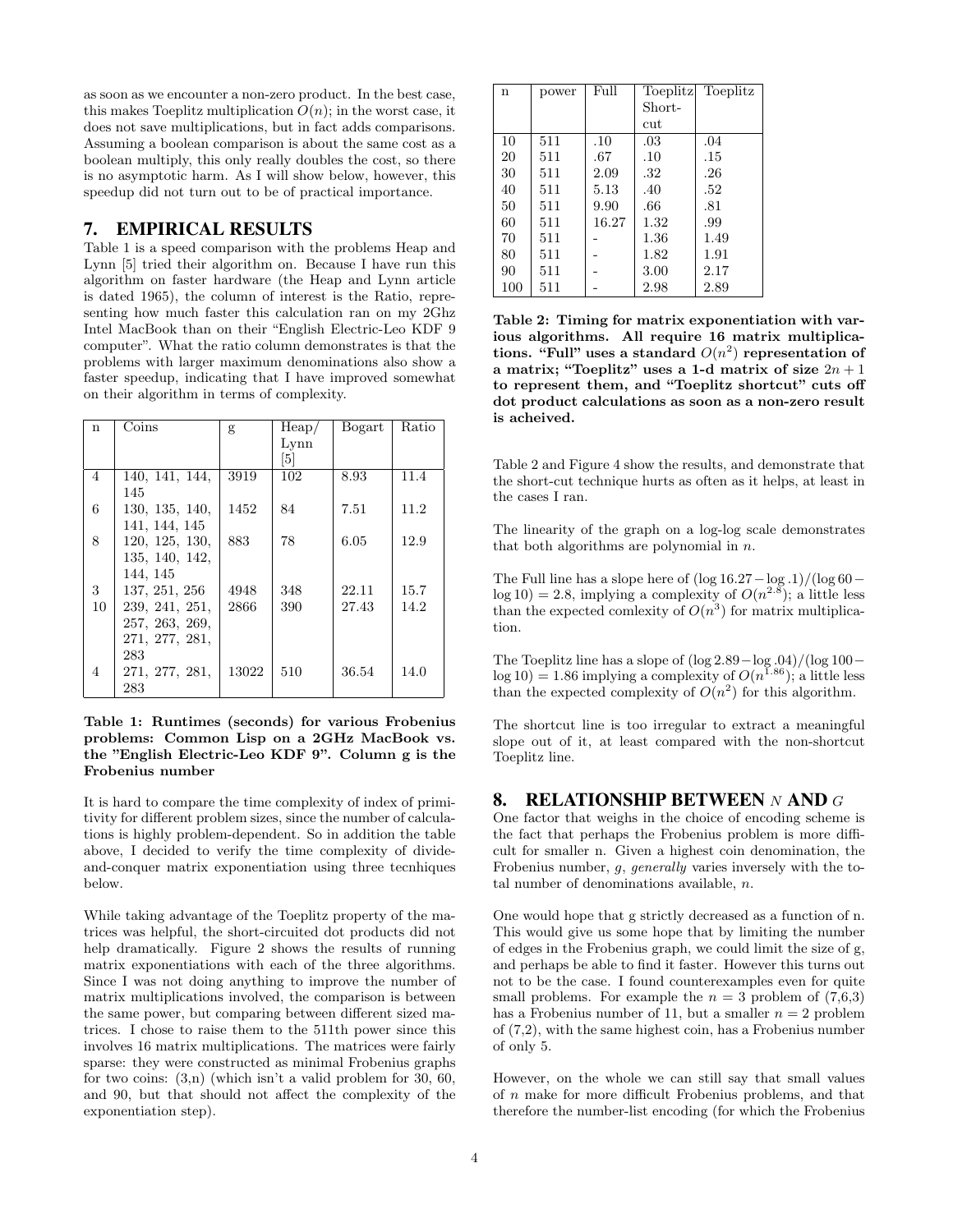

Matrix Size (n x n matrix)

Figure 4: Matrix Exponentiation times, log-log scale

problem is NP-hard) is the more interesting one to consider.

#### 9. LAZY MATRIX SQUARING

In this section I describe an earlier attempt to speed up the Index of Primitivity algorithm.

I originally started working with Coin matrices, and it seemed like a lot of extra work, taking  $O(n^3)$  time to square these matrices which, after all, are very sparse. That suggested an opportunity for speedup.

Is there a faster way to square a matrix, if it is sparse? Suppose we represent an  $n \times n$  boolean matrix as a kind of double adjacency list: for each of the  $n$  rows we store a sorted list of columns that contain a 1, and for each of the n columns we store a list of the rows that contain a 1.

```
Given:
 M.COLS[i] = {cols with 1 in row i}
 M.ROWS[i] = {rows with 1 in col i}
And starting with empty:
 SQ.COLS[]
 SQ.ROWS[]
For i = 1 to NFor every possible pair (M.COLS[i][j],M.ROWS[i][k])
       Add j to SQ.ROWS[i]
       Add k to SQ.COLS[i]
```
Figure 5: Sparse Boolean Matrix Multiplication

Suppose we call a matrix with no more than q nonzero entries in any row or column a "degree-q matrix". Then for an  $n \times n$  degree-q matrix, this algorithm should take  $O(n) = nq^2$ operations to square the matrix.

A Leslie or a Coin matrix are degree 2, so they can be squared in  $O(n)$  operations.

But to calculate the index of primitivity, the squaring has to continue up until the point where there are no zeroes. If there are no zeroes,  $q = n$ , and the algorithm is  $O(n^3)$ .

Does it save any time in the aggregate? Squaring a matrix will at worst results in a matrix of degree  $q^2$ , and at best a matrix of degree  $q$ . If we supposed that squaring repeatedly over the course of finding the index of primitivity increased the degree linearly with each squaring, then on average  $q =$  $n/2$ , resulting in an average  $O(n^3/4) = O(n^3)$ . This is no improvement.

## 10. CONCLUSIONS

I have discussed some tradeoffs in the coding of the Frobenius problem. The tradeoffs are a bit academic, in that two representations of similar length can lead to exponential or low polynomial complexity for the same problem. To come up with a useful answer to the question of the complexity of these problems, one would have to ask to what types of large numbers would we like to apply them for some application: large numbers of coins, or large denominations of coins.

I have shown that Heap and Lynn's algorithm can be sped up by the observation that the matrices involved in their